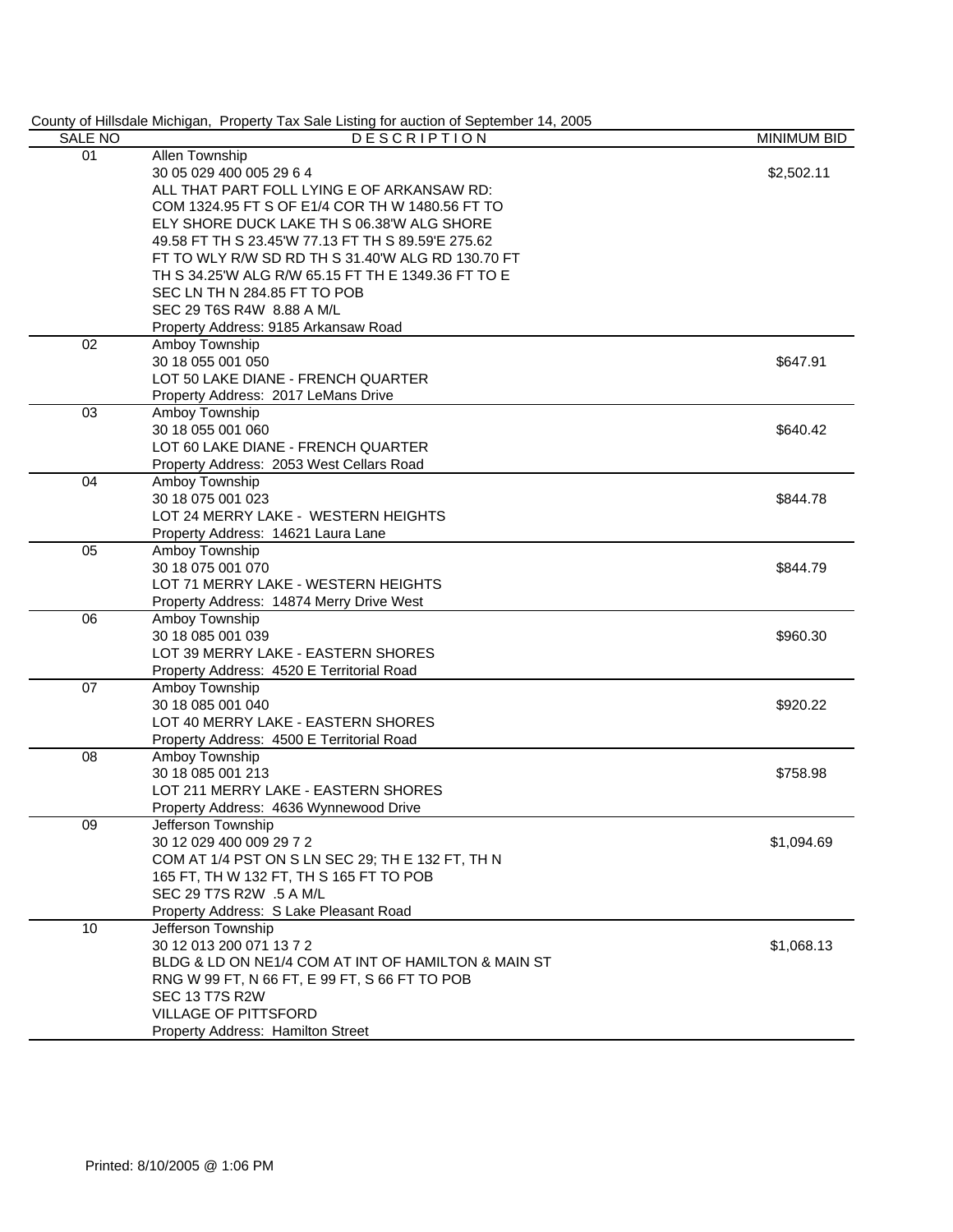| <b>SALE NO</b> | County of Hillsdale Michigan, Property Tax Sale Listing for auction of September 14, 2005<br><b>DESCRIPTION</b> | <b>MINIMUM BID</b> |
|----------------|-----------------------------------------------------------------------------------------------------------------|--------------------|
| 11             | Pittsford Township                                                                                              |                    |
|                | 30 13 018 400 002 18 7 1                                                                                        | \$693.62           |
|                | PCL OF RR PROP RNG FROM E END OF LOT 7 (VILLAGE EAST)                                                           |                    |
|                | TO W END KNOWLAN RR PROP LN                                                                                     |                    |
|                | SEC 18 T7S R1W .95 A                                                                                            |                    |
|                | Property Address: 9470 Hudson Road                                                                              |                    |
| 12             | Reading Township                                                                                                |                    |
|                | 30 10 022 200 014 22 7 4                                                                                        | \$1,420.30         |
|                | COM 247.35 FT W & 313.13 FT S OF NE COR SEC TH E                                                                |                    |
|                | 38.6 FT TH S 104.39 FT TH W 38.6 FT TH N 104.39 FT TO POB .093 A M/L                                            |                    |
|                | <b>SEC 22 T7S R4W</b>                                                                                           |                    |
|                | Property Address: 5102 S Edon Road                                                                              |                    |
| 13             | Reading Township                                                                                                |                    |
|                | 30 10 085 001 008                                                                                               | \$2,694.00         |
|                | LOT 11 GINGER HILL HEIGHTS                                                                                      |                    |
|                | Property Address: 2740 Ginger Hill Road                                                                         |                    |
| 14             | <b>Reading Township</b>                                                                                         |                    |
|                | 30 10 135 001 018                                                                                               | \$2,595.25         |
|                | LOT 21 PARADISE SHORES                                                                                          |                    |
|                | Property Address: 5562 Paradise Drive                                                                           |                    |
| 15             | Reading Township                                                                                                |                    |
|                | 30 10 135 001 066                                                                                               | \$577.07           |
|                | COM AT SW COR LOT 21 TH N 29D 10' W 134.96 FT TH S                                                              |                    |
|                | 66D 59' W 42.30 FT TH S 29D 10' E TO A PT 35 FT SW OF POB                                                       |                    |
|                | TH NELY ALG EDGE OF PARADISE DR TO POB INTENDING TO                                                             |                    |
|                | CONVEY NELY 1/2 OF LOT 22 PARADISE SHORES                                                                       |                    |
|                | Property Address: Paradise Drive                                                                                |                    |
| 16             | Reading Township                                                                                                |                    |
|                | 30 10 140 001 037                                                                                               | \$1,309.33         |
|                | LOT 41 TOTEM VILLAGE                                                                                            |                    |
|                | Property Address: 3152 Long Lake Road                                                                           |                    |
| 17             | Somerset Township                                                                                               |                    |
|                | 30 04 110 001 269                                                                                               | \$772.25           |
|                | LOT 271 LAKE LE ANN - FAIRWAY HILLS                                                                             |                    |
|                | Property Address: 9916 Southlawn Circle                                                                         |                    |
| 18             | <b>Somerset Township</b>                                                                                        |                    |
|                | 30 04 110 001 270                                                                                               | \$772.25           |
|                | LOT 272 LAKE LE ANN - FAIRWAY HILLS                                                                             |                    |
|                | Property Address: 9926 Southlawn Circle                                                                         |                    |
| 19             | Somerset Township                                                                                               |                    |
|                | 30 04 110 001 271                                                                                               | \$772.25           |
|                | LOT 273 LAKE LE ANN - FAIRWAY HILLS                                                                             |                    |
|                | Property Address: 9936 Southlawn Circle                                                                         |                    |
| 20             | Somerset Township                                                                                               |                    |
|                | 30 04 135 001 022                                                                                               | \$1,854.86         |
|                | LOT 22 LAKE LE ANN - GREENBRIAR                                                                                 |                    |
|                | Property Address: 11905 Baker Road                                                                              |                    |
| 21             | Somerset Township                                                                                               |                    |
|                | 30 04 135 001 117                                                                                               | \$4,947.77         |
|                | LOT 116 LAKE LE ANN - GREENBRIAR                                                                                |                    |
|                | Property Address: 11639 Greenbriar Drive                                                                        |                    |
| 22             | Somerst Township                                                                                                |                    |
|                | 30 04 150 001 067                                                                                               | \$755.63           |
|                | LOT 71 LAKE LE ANN - LAKEVIEW                                                                                   |                    |
|                | Property Address: 10840 Hillandale Drive                                                                        |                    |
|                | County of Hillsdale Michigan, Property Tax Sale Listing for auction of September 14, 2005                       |                    |
|                |                                                                                                                 |                    |